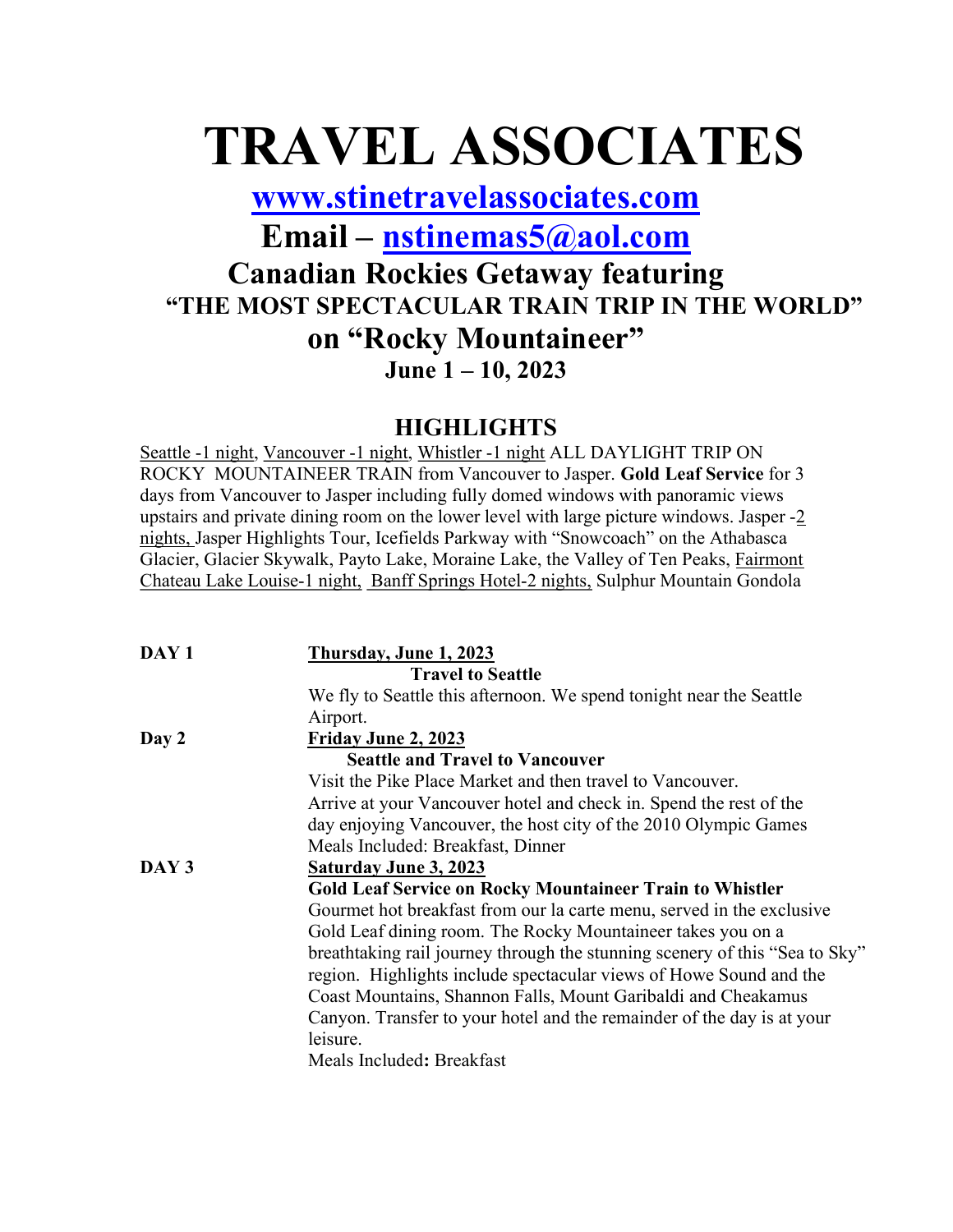| DAY4             | <u>Sunday June 4, 2023</u>                                                   |
|------------------|------------------------------------------------------------------------------|
|                  | <b>Gold Leaf Service on Rocky Mountaineer Train to Quesnel</b>               |
|                  | Gourmet hot breakfast and lunch from our la carte menu, served in the        |
|                  | exclusive Gold Leaf dining room. Today as we travel from Whistler to the     |
|                  | charming rural town of Quesnel. We see varied scenery, from the river        |
|                  | canyons and lush farmland of the Pemberton Valley to the desert-like         |
|                  |                                                                              |
|                  | conditions of the Fraser Canyon to rolling hills and vast ranch lands of the |
|                  | Caribou Plateau. Highlights include Anderson Lake and Seton Lake and         |
|                  | the crossing of Deep Creek Bridge, one of the highest railway bridges in     |
|                  | the world. We spend the night in Quesnel.                                    |
|                  | Meals Included: Breakfast, Lunch                                             |
| DAY <sub>5</sub> | <b>Monday June 5, 2023</b>                                                   |
|                  | <b>Gold Leaf Service on Rocky Mountaineer Train to Jasper</b>                |
|                  | Gourmet hot breakfast and lunch from our la carte menu, served in            |
|                  | the exclusive Gold Leaf dining room. Today our journey continues             |
|                  | eastwards to the majestic Canadian Rockies and Jasper National               |
|                  |                                                                              |
|                  | Park. We travel to the town of Prince George then through the                |
|                  | forest of northern British Columbia, home to plentiful wildlife,             |
|                  | including a large population of moose. Entering the Rocky                    |
|                  | Mountain Trench we are surrounded by the Rocky Mountains and                 |
|                  | the Caribou Mountains, we continue climbing past Mount Robson,               |
|                  | the highest peak in the Canadian Rockies and through the                     |
|                  | Yellowhead Pass into the province of Alberta. Our train journey              |
|                  | ends on arrival in Jasper. We spend two nights at the in Jasper.             |
|                  | Meals Included: Breakfast                                                    |
| DAY <sub>6</sub> | <b>Tuesday June 6, 2023</b>                                                  |
|                  | <b>Jasper Tour</b>                                                           |
|                  | Jasper is set amid some of the most gorgeous peaks in the Rockies.           |
|                  | Our tour encompasses the area's outstanding features, including              |
|                  | Pyramid and Patricia Lakes and Maligne Canyon.                               |
|                  | Arrive back at the hotel where the remainder of the day is at                |
|                  | leisure. Meals Included: Breakfast                                           |
| DAY <sub>7</sub> | <b>Wednesday June 7, 2023</b>                                                |
|                  | Icefields Parkway/ Snowcoach/ Glacier Skywalk                                |
|                  | Today is a full day of sightseeing down the magnificent Icefields Parkway.   |
|                  | Our first stop is Athabasca Falls. The Columbia Icefields is one of the      |
|                  | largest accumulations of ice south of the Artic Circle as well as being one  |
|                  |                                                                              |
|                  | of the most accessible in North America. It is here you will ride a unique   |
|                  | "Snowcoach" up the Athabasca Glacier and learn about it's geological         |
|                  | features. After lunch we continue our journey on the icefields parkway       |
|                  | with stops at Payto Lake, Moraine Lake and the Valley of Ten Peaks. We       |
|                  | stay tonight at The Fairmont Chateau Lake Louise.                            |
|                  | Meals Included: Breakfast, Dinner                                            |